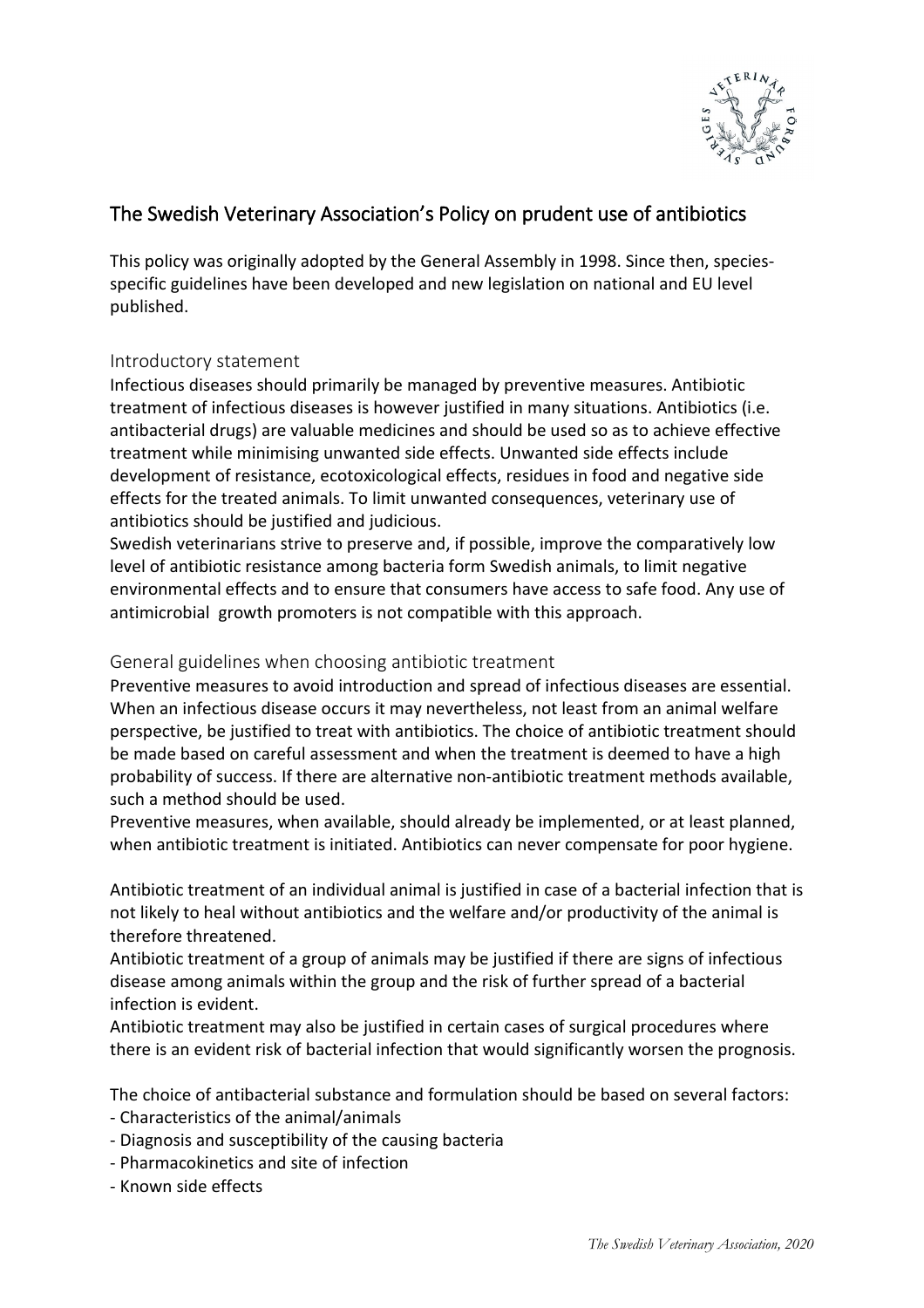

- Current levels of resistance
- The probability of the particular substance drive resistance development
- Ecotoxicological effects
- Animal welfare aspects
- Food safety aspects
- Economic aspects

The choice of antibiotic should consider animal species, gender, age, breed, clinical status and any other medical treatment. When treating an immunosuppressed animal and in case of life-threatening infections, bactericidal substances should be the first-hand choice. If possible, the causative organism should be identified. Alternatively, a well-founded clinical diagnosis may be made. The choice of antibiotic substance should be based on the susceptibility of the confirmed or suspected bacteria and so as to affect other bacteria as little as possible.

The choice of antibiotic should also consider the pharmacokinetics of the relevant antibiotics. Effective treatment requires sufficient concentrations of antibiotics under a sufficient time period at the infection site. This in turn depends on route of administration, dosage, frequency of administration, blood supply at the infection site and the ability of the substance to pass biological membranes. The ability of the individual patient to eliminate the substance, and how it is metabolised, is also relevant.

The route of administration is important for the animal owner's ability to carry out the treatment, from a practical as well as economic point of view.

The use of an individual antibiotic treatment should be weighed against the risk of and type of known side effects. The treatment must not cause unnecessary discomfort for the animal.

The choice of antibiotic should consider the current levels of resistance among target bacteria as well as other bacteria in the relevant animal species, in the herd, region and/or nationally. The risk of development of resistance in bacteria in the individual animal, in the animal population, and transfer to other populations should also be taken into account. Broad-spectrum antibiotics usually drive resistance development faster than substance with a narrow bacterial spectrum. The consequences of resistance to the substance in question must be considered. Antibiotics of high critical importance in human medicine should not be used.

When choosing an antibiotic treatment for food-producing animals, food safety aspects must be considered. The risk of residues must be taken into account and measures to prevent exposure of animals not intended for treatment and contamination of equipment in contact with food must be implemented. When treating food-producing animals, particularly groups of food-producing animals, the risk of transmission of antibiotic resistant bacteria or resistance genes to food must be considered.

Potential ecotoxicological effects must also be taken into account. The negative consequences that may arise depend on the time period that the antibiotic substance or its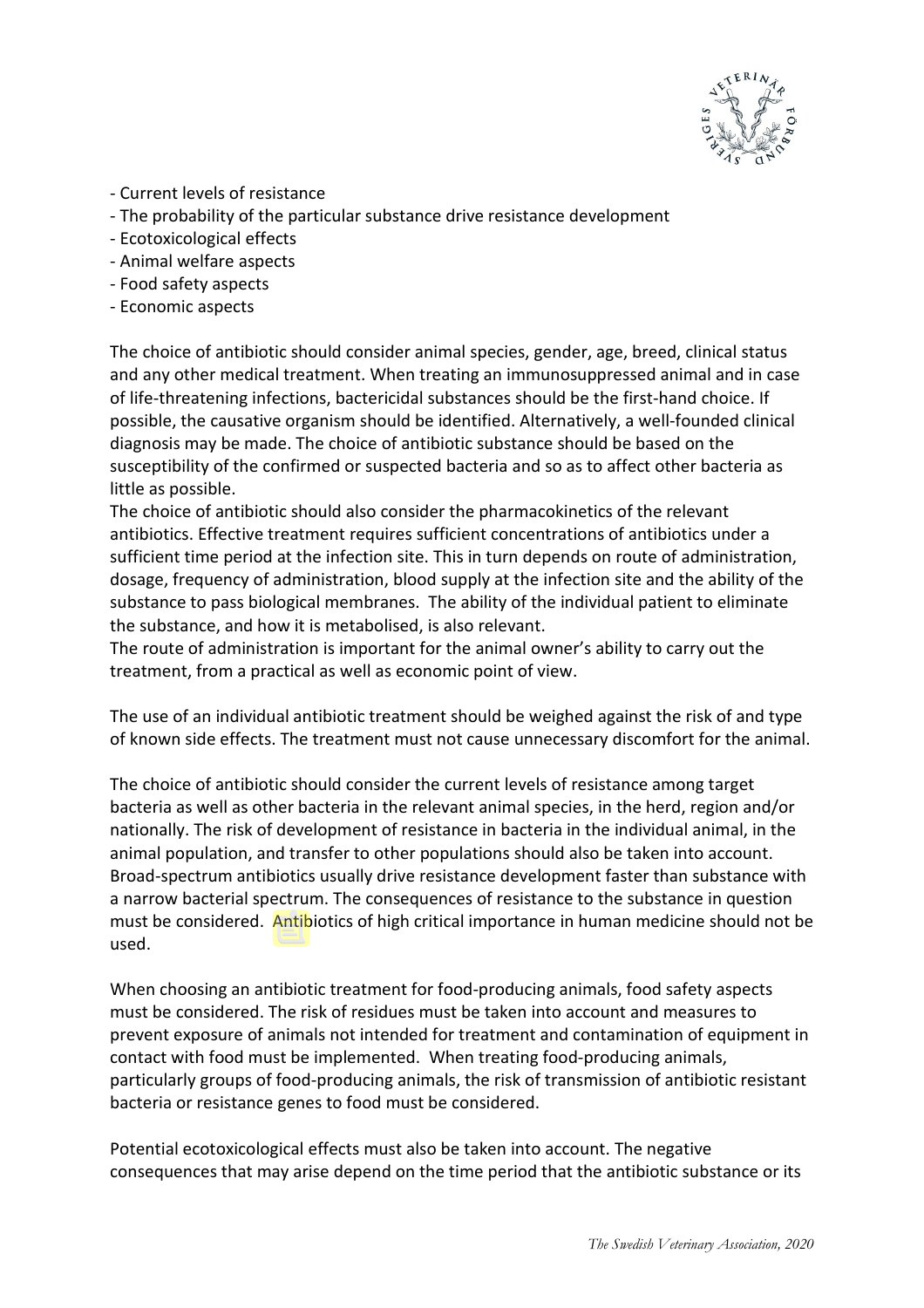

metabolites are biologically active outside the animal and, for microbiological effects, the range of affected bacterial species.

The choice of treatment strategy should also consider the cost for the animal owner as compared to the economic gain. The economic aspect should however not be prioritised over the unwanted side effects of an antibiotic treatment.

#### Legal framework

The veterinarian's responsibility for handling medical drugs is regulated in legislation by the Board of Agriculture (e.g. SJVFS 2010:17, D9, LSFS 1986:4, D42) and the Medical Products Agency (HSLF-FS 2019:32).

#### Recommendations

The resistance patterns among important animal pathogens must be continually monitored so that relevant information is available. Use of antibiotics in animals must also be reported on national as well as regional level so that compliance can be monitored. Species-specific data are preferable.

Increased knowledge can lead to reduced use of antibiotics. Knowledge can also contribute to more efficient treatments and a reduction in negative side effects. The Swedish Veterinary Association encourages research on infectious diseases, their epidemiology and prevention, antimicrobial resistance, pharmacokinetics and pharmacodynamics. We also promote veterinary education and continuous professional development within these areas.

### Definitions

*Antibacterial spectrum* – the bacterial species that are killed off or prevented from growing by an antibiotic substance

*Antibiotic* – (in this text) all antibacterial substances

*Side effect* – unwanted effect of a medical treatment

*Effective treatment* – treatment eliminating clinical and subclinical signs of disease, or shedding of infectious agent, depending on the desired effect

*Ecotoxicological effects* – effects on individual organisms or groups of organisms affecting their interactions with each other or the environment, caused by the presence of chemical substances

*Resistance* – the ability of a bacterium to resist the effect of an antibiotic

*Intrinsic resistance* – natural characteristic of a bacterium making it less susceptible, or resistant, to an antibiotic